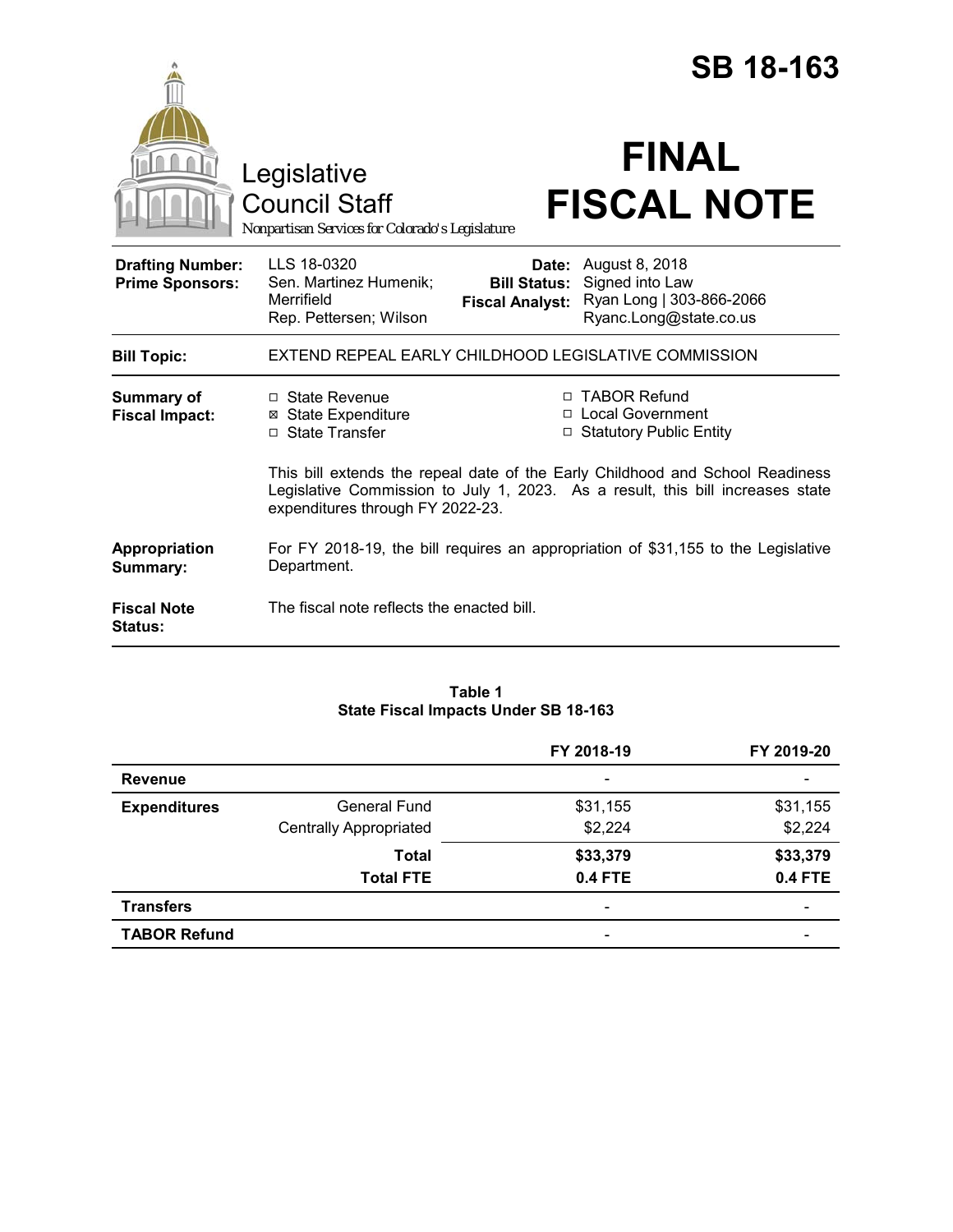August 8, 2018

# **Summary of Legislation**

Under current law, the Early Childhood and School Readiness Commission (commission) is scheduled to repeal July 1, 2018. The bill extends the repeal date of the commission to July 1, 2023, and specifies that it will be staffed by Legislative Council Staff.

# **Background**

The commission currently meets at least four times per year to study issues concerning early childhood and school readiness. The topics that the commission studies include healthcare, mental health, parental involvement, family support, child care, and early learning. Under current practice, staff from the Early Childhood Leadership Commission in the Department of Human Services (DHS) volunteered to provide administrative support to the commission in FY 2016-17 and FY 2017-18; however, beginning in FY 2018-19, DHS will no longer contribute this in-kind support.

## **State Expenditures**

For FY 2018-19 through FY 2022-23, the bill increases state expenditures by \$33,379 and 0.4 FTE for legislator per diem, travel costs, and legislative staff expenses. These costs are outlined in Table 2 and described below.

|                                | FY 2018-19 | FY 2019-20 |
|--------------------------------|------------|------------|
| <b>Legislative Department</b>  |            |            |
| <b>Personal Services</b>       | \$25.911   | \$25,911   |
| Legislative Per Diem           | \$2,652    | \$2,652    |
| <b>Legislator Travel Costs</b> | \$2,592    | \$2,592    |
| Centrally Appropriated Costs*  | \$2,224    | \$2,224    |
| FTE - Personal Services        | $0.4$ FTE  | $0.4$ FTE  |
| <b>Total Cost</b>              | \$33,379   | \$33,379   |
| <b>Total FTE</b>               | 0.4 FTE    | 0.4 FTE    |

# **Table 2 Expenditures Under SB 18-163**

 *\* Centrally appropriated costs are not included in the bill's appropriation.*

**Legislative staff.** The bill increases personal services costs by \$25,911 and 0.4 FTE through FY 2022-23 in the Legislative Department. The bill specifies that Legislative Council must provide staffing and assistance to the commission.

Legislator per diem and travel costs. Each of the commission's six legislators in attendance will receive per diem at a rate of \$110.50 for each meeting; it is assumed that the commission will meet four times. Legislators will also receive mileage reimbursement for the meetings at an average rate of \$108 per legislator.